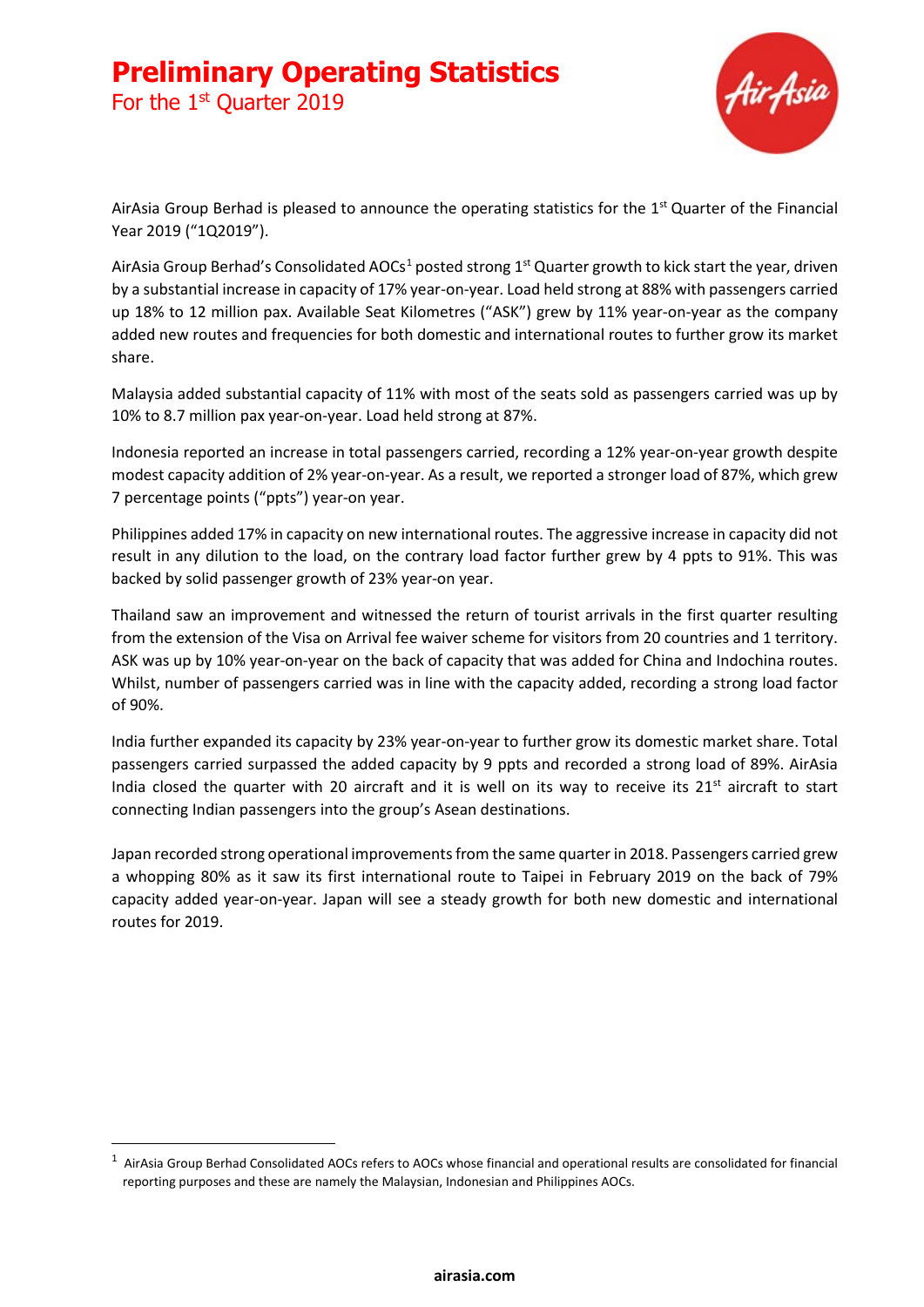For the 1<sup>st</sup> Quarter 2019



# **AirAsia Group Berhad Consolidated AOCs – Malaysia, Indonesia & Philippines**

# **1st Quarter 2019 Operating Statistics**

| <b>AirAsia Group Berhad AOCs</b>        | <b>JAN - MAR</b> |            |               |
|-----------------------------------------|------------------|------------|---------------|
| (MAA, IAA & PAA)                        | 2019             | 2018       | <b>Change</b> |
| Passengers Carried <sup>1</sup>         | 12,548,460       | 10,654,194 | 18%           |
| Capacity <sup>2</sup>                   | 14,268,918       | 12,204,348 | 17%           |
| Load Factor $(%)^3$                     | 88%              | 87%        | $+1$ ppt      |
|                                         |                  |            |               |
| $ASK$ (mil) <sup>4</sup>                | 17,788           | 15,979     | 11%           |
| $RPK$ (mil) <sup>5</sup>                | 15,678           | 13,815     | 13%           |
|                                         |                  |            |               |
| Number of stages <sup>6</sup>           | 78,709           | 67,566     | 16%           |
| Average stage length (km)               | 1239             | 1,290      | $-4%$         |
| Size of fleet at month end <sup>7</sup> | 141              | 123        | 18            |

*Note: (i) The fleet count excludes:*

*- Two (2) A320 aircraft leased to a third party airline*

## **Malaysia**

### **1st Quarter 2018 Operating Statistics**

|                                         | <b>JAN - MAR</b> |           |          |
|-----------------------------------------|------------------|-----------|----------|
| <b>Malaysia AirAsia</b>                 | 2019             | 2018      | Change   |
| Passengers Carried <sup>1</sup>         | 8,716,196        | 7,923,673 | 10%      |
| Capacity <sup>2</sup>                   | 9,980,958        | 8,961,648 | 11%      |
| Load Factor $(%)^3$                     | 87%              | 88%       | $-1$ ppt |
|                                         |                  |           |          |
| ASK $(mil)^4$                           | 12,349           | 11,884    | 4%       |
| $RPK$ (mil) <sup>5</sup>                | 10,869           | 10,423    | 4%       |
|                                         |                  |           |          |
| Number of stages <sup>6</sup>           | 54,887           | 49,551    | 11%      |
| Average stage length (km)               | 1,229            | 1,312     | -6%      |
| Size of fleet at month end <sup>7</sup> | 94               | 87        |          |

*Note: (ii) The fleet count excludes:*

*- Two (2) A320 aircraft leased to a third party airline*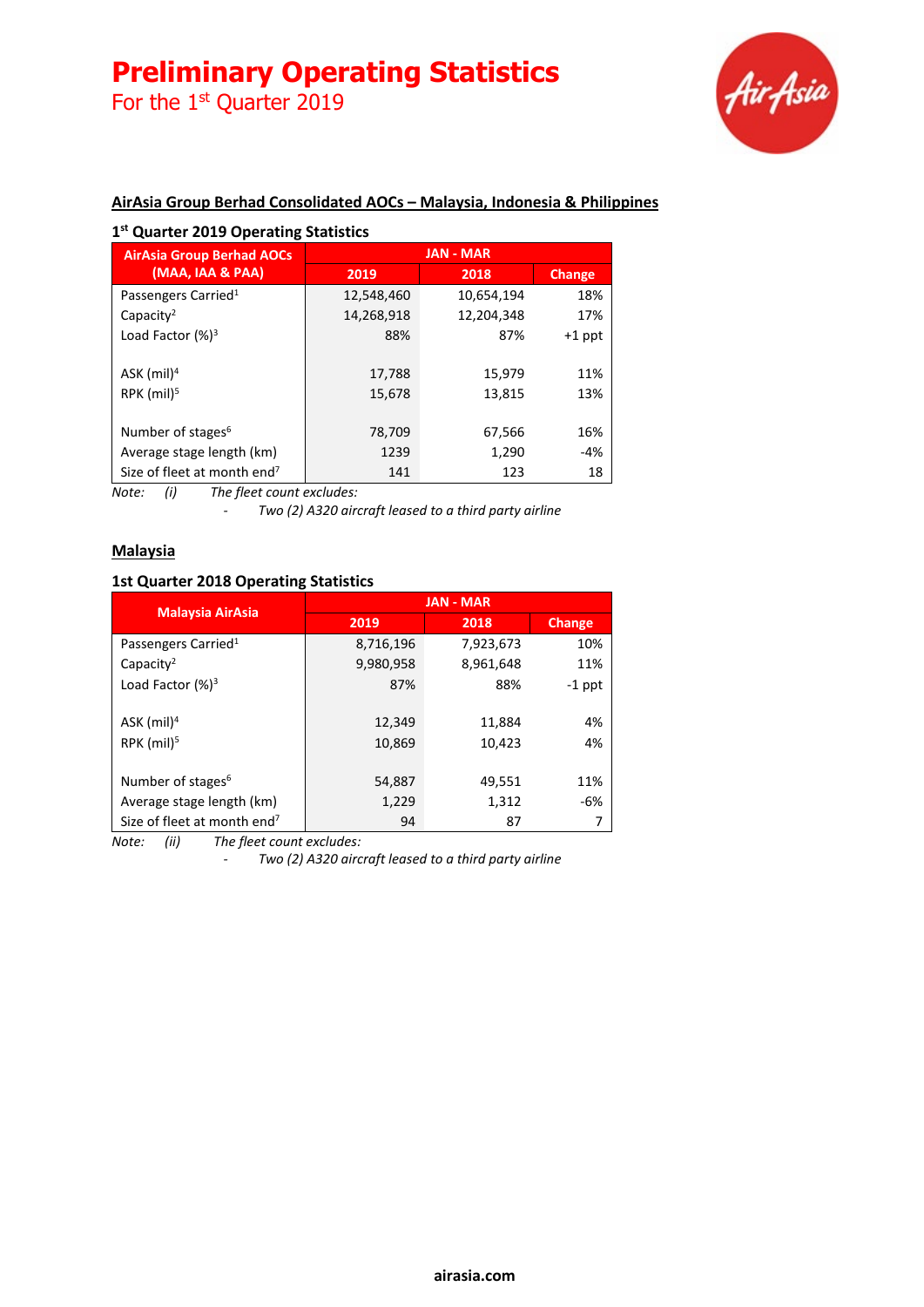For the 1<sup>st</sup> Quarter 2019



#### **Indonesia**

#### **1st Quarter 2019 Operating Statistics**

| <b>Indonesia AirAsia</b>                | <b>JAN - MAR</b> |               |               |
|-----------------------------------------|------------------|---------------|---------------|
|                                         | 2019             | 2018 Proforma | <b>Change</b> |
| Passengers Carried <sup>1</sup>         | 1,857,296        | 1,660,577     | 12%           |
| Capacity <sup>2</sup>                   | 2,126,700        | 2,085,300     | 2%            |
| Load Factor $(%)^3$                     | 87%              | 80%           | +7 ppts       |
|                                         |                  |               |               |
| ASK $(mil)^4$                           | 2,878            | 2,880         | 0%            |
| $RPK$ (mil) <sup>5</sup>                | 2,488            | 2,295         | 8%            |
|                                         |                  |               |               |
| Number of stages <sup>6</sup>           | 11,815           | 11,585        | 2%            |
| Average stage length (km)               | 1,343            | 1,352         | $-1\%$        |
| Size of fleet at month end <sup>7</sup> | 24               | 23            |               |

*Note: (iii) The fleet count and statistics includes:*

*- Eight (8) A320 aircraft operated by PT. Indonesia AirAsia Extra (IAAX) were transferred to AirAsia Indonesia in 4Q 2018.*

## **Philippines**

#### **1st Quarter 2019 Operating Statistics**

| <b>AirAsia Philippines</b>              | <b>JAN - MAR</b> |           |               |
|-----------------------------------------|------------------|-----------|---------------|
|                                         | 2019             | 2018      | <b>Change</b> |
| Passengers Carried <sup>1</sup>         | 1,974,968        | 1,608,847 | 23%           |
| Capacity <sup>2</sup>                   | 2,161,260        | 1,848,060 | 17%           |
| Load Factor $(%)^3$                     | 91%              | 87%       | +4 ppts       |
|                                         |                  |           |               |
| ASK (mil) <sup>4</sup>                  | 2,561            | 2,090     | 23%           |
| $RPK$ (mil) <sup>5</sup>                | 2,321            | 1,794     | 29%           |
|                                         |                  |           |               |
| Number of stages <sup>6</sup>           | 12,007           | 10,267    | 17%           |
| Average stage length (km)               | 1,185            | 1,131     | 5%            |
| Size of fleet at month end <sup>7</sup> | 23               | 21        | 2             |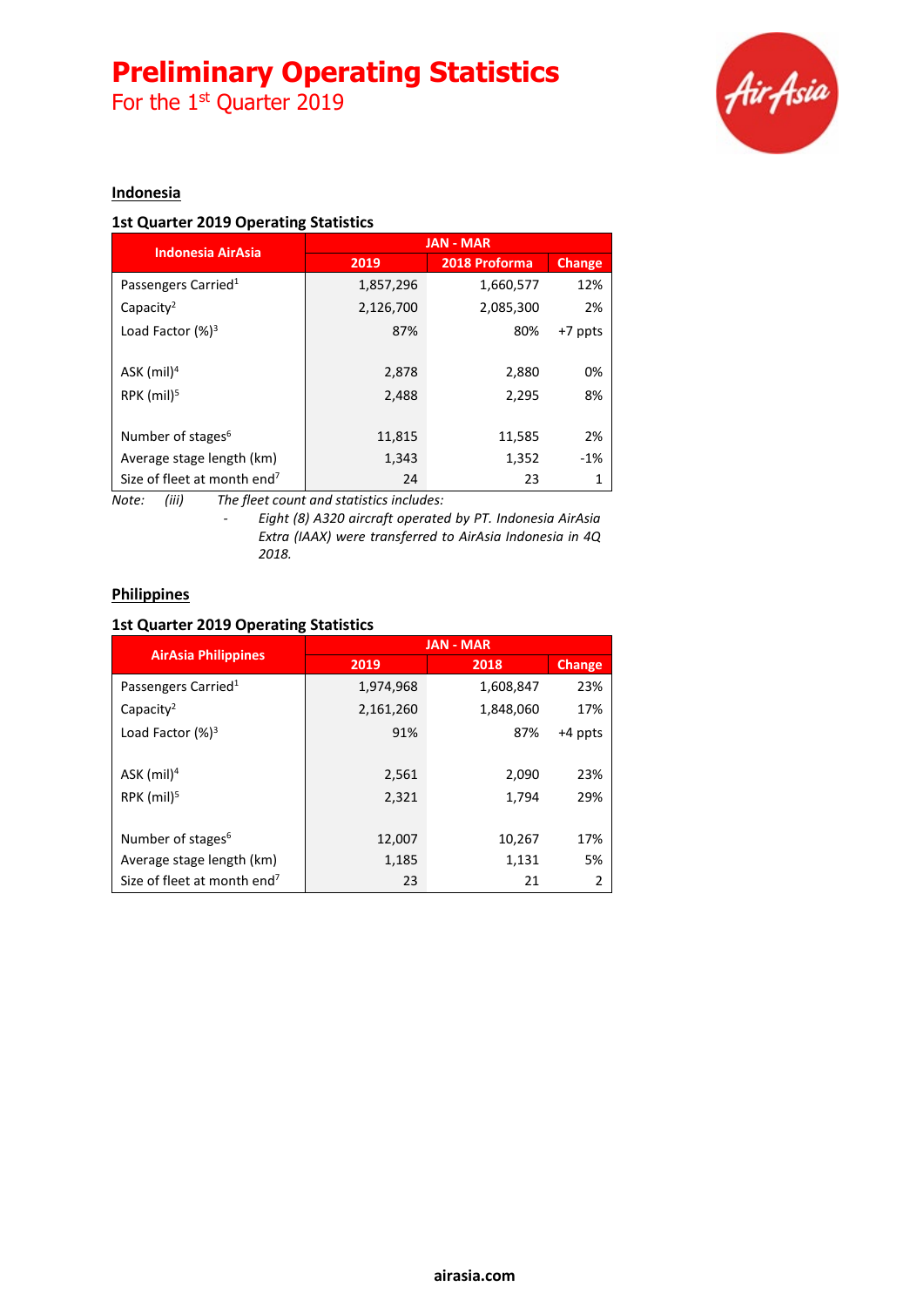For the 1<sup>st</sup> Quarter 2019



## **Thailand**

### **1st Quarter 2019 Operating Statistics**

| <b>Thai AirAsia</b>                     | <b>JAN - MAR</b> |           |               |
|-----------------------------------------|------------------|-----------|---------------|
|                                         | 2019             | 2018      | <b>Change</b> |
| Passengers Carried <sup>1</sup>         | 5,861,824        | 5,639,204 | 4%            |
| Capacity <sup>2</sup>                   | 6,507,990        | 6,224,610 | 5%            |
| Load Factor $(%)^3$                     | 90%              | 91%       | $-1$ ppt      |
|                                         |                  |           |               |
| ASK $(mil)^4$                           | 6,874            | 6,245     | 10%           |
| $RPK$ (mil) <sup>5</sup>                | 6,151            | 5,618     | 9%            |
|                                         |                  |           |               |
| Number of stages <sup>6</sup>           | 36,061           | 34,506    | 5%            |
| Average stage length (km)               | 1,056            | 1,003     | 5%            |
| Size of fleet at month end <sup>7</sup> | 62               | 59        | 3             |

#### **India**

# **1st Quarter 2019 Operating Statistics**

| AirAsia India                           | <b>JAN - MAR</b> |           |           |
|-----------------------------------------|------------------|-----------|-----------|
|                                         | 2019             | 2018      | Change    |
| Passengers Carried <sup>1</sup>         | 1,936,888        | 1,468,931 | 32%       |
| Capacity <sup>2</sup>                   | 2,173,680        | 1,769,220 | 23%       |
| Load Factor $(%)^3$                     | 89%              | 83%       | $+6$ ppts |
|                                         |                  |           |           |
| $ASK$ (mil) <sup>4</sup>                | 2,322            | 1,770     | 31%       |
| $RPK$ (mil) <sup>5</sup>                | 2,093            | 1,497     | 40%       |
|                                         |                  |           |           |
| Number of stages <sup>6</sup>           | 12,076           | 9,829     | 23%       |
| Average stage length (km)               | 1,068            | 1,000     | 7%        |
| Size of fleet at month end <sup>7</sup> | 20               | 16        | 4         |